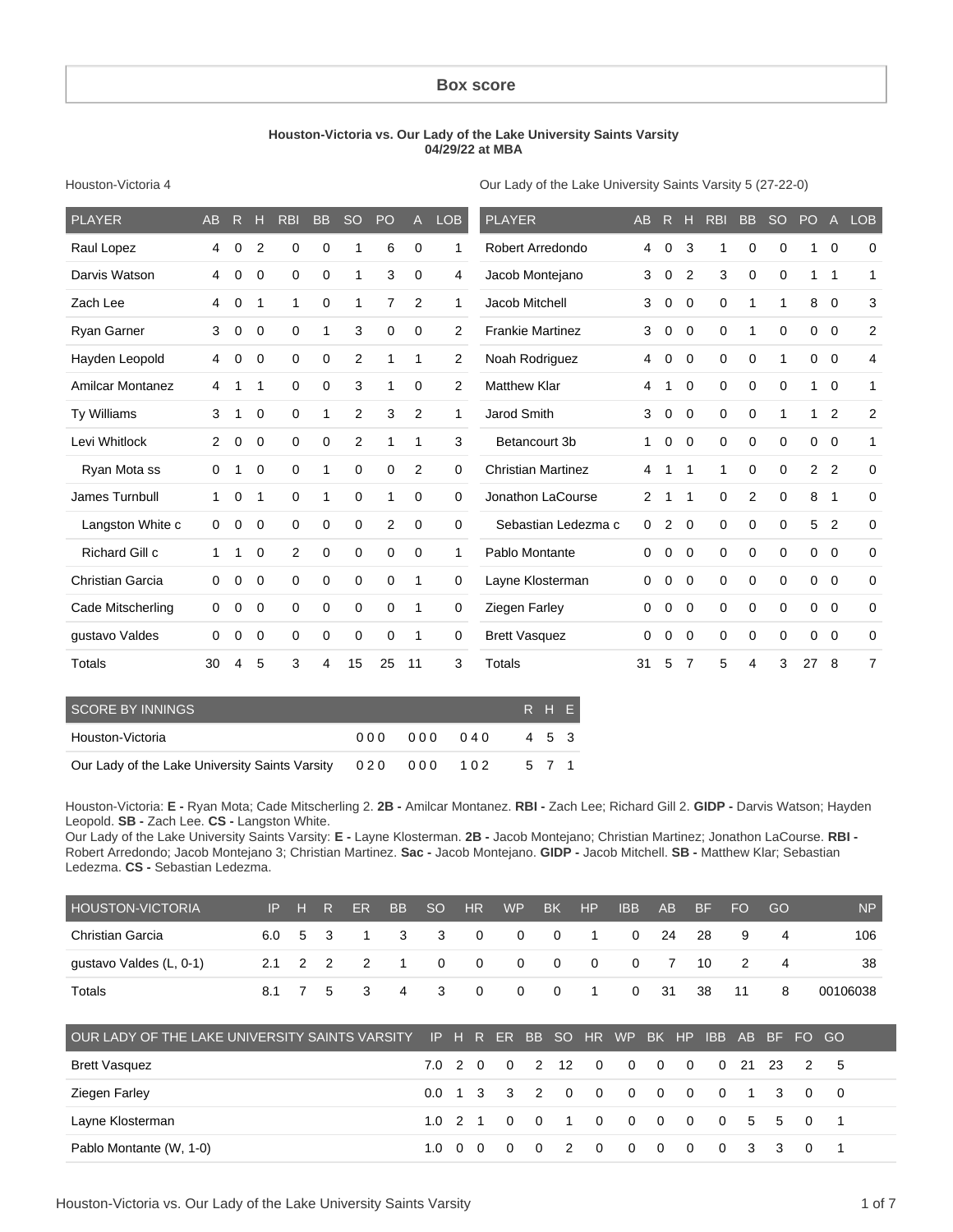Houston-Victoria: **Batters Faced -** Christian Garcia 28; gustavo Valdes 10. **HBP -** Christian Garcia. Our Lady of the Lake University Saints Varsity: **Batters Faced -** Pablo Montante 3; Layne Klosterman 5; Ziegen Farley 3; Brett Vasquez 23.

**Start:** 18:00 PM **Duration: Attendance:**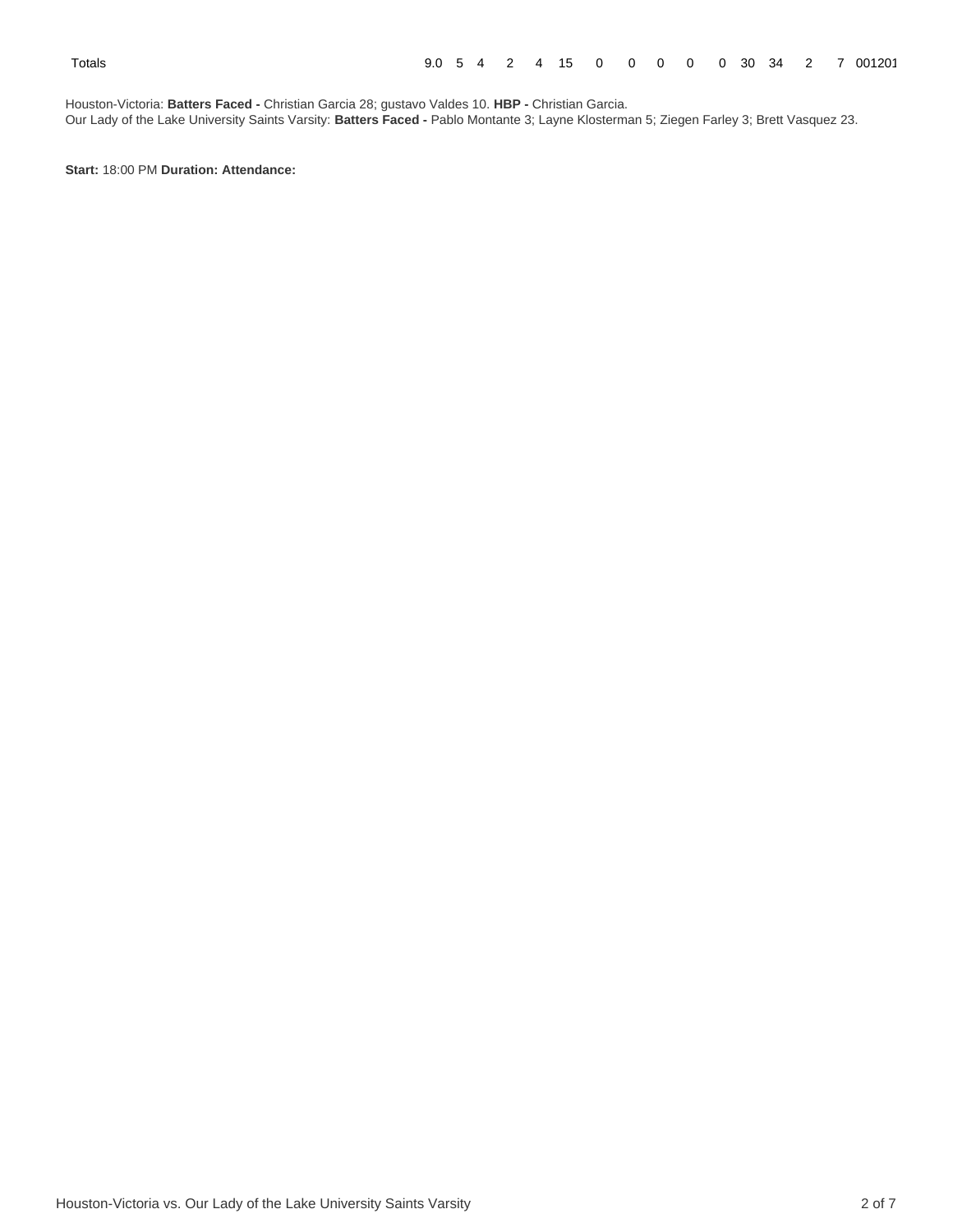# **Scoring Summary**

| <b>INNINGS</b>                                        | <b>PLAY</b>                                                                                                | $V - H$ |
|-------------------------------------------------------|------------------------------------------------------------------------------------------------------------|---------|
| Our Lady Of The Lake University Saints Varsity<br>2nd | Martinez grounds out, shortstop Mitscherling to first baseman Lee. Klar scores                             | $0 - 0$ |
| Our Lady Of The Lake University Saints Varsity<br>2nd | Arredondo singles on a ground ball to first baseman Lee. LaCourse scores                                   | $0 - 0$ |
| Our Lady Of The Lake University Saints Varsity<br>7th | Montejano out on sacrifice fly to center fielder Lopez. Ledezma scores                                     | $0 - 0$ |
| Houston-Victoria<br>8th                               | Gill hits a ground ball and reaches on an error by pitcher Klosterman. Montanez scores. Williams<br>scores | $0 - 0$ |
| Houston-Victoria<br>8th                               | Watson grounds into a double play, shortstop Martinez to first baseman Mitchell. Mota scores               | $0 - 0$ |
| Houston-Victoria<br>8th                               | Lee singles on a ground ball to center fielder Arredondo. Gill scores                                      | $0 - 0$ |
| Our Lady Of The Lake University Saints Varsity<br>9th | Montejano doubles on a line drive to right fielder Montanez. Martinez scores. Ledezma scores               | $0 - 0$ |

# **All Plays**

# **Houston-Victoria Top of 1st Inning**

Lopez grounds out to first baseman Mitchell ( out)

Watson flies out to left fielder Klar ( out)

Lee grounds out to third baseman Smith ( out)

**Inning Summary: 0 Runs , 0 Hits , 0 Errors , 0 LOB**

# **Our Lady of the Lake University Saints Varsity Bottom of 1st Inning**

Arredondo flies out to center fielder Lopez ( out)

Montejano singles on a ground ball to first baseman Lee

Lineup changed: Moved Montejano to 1-hole

Lineup changed: Moved Montejano to 2-hole

Mitchell flies out in foul territory to third baseman Williams ( out)

Martinez walks, Garcia pitching

Rodriguez grounds out to third baseman Williams ( out)

**Inning Summary: 0 Runs , 1 Hits , 0 Errors , 2 LOB**

# **Houston-Victoria Top of 2nd Inning**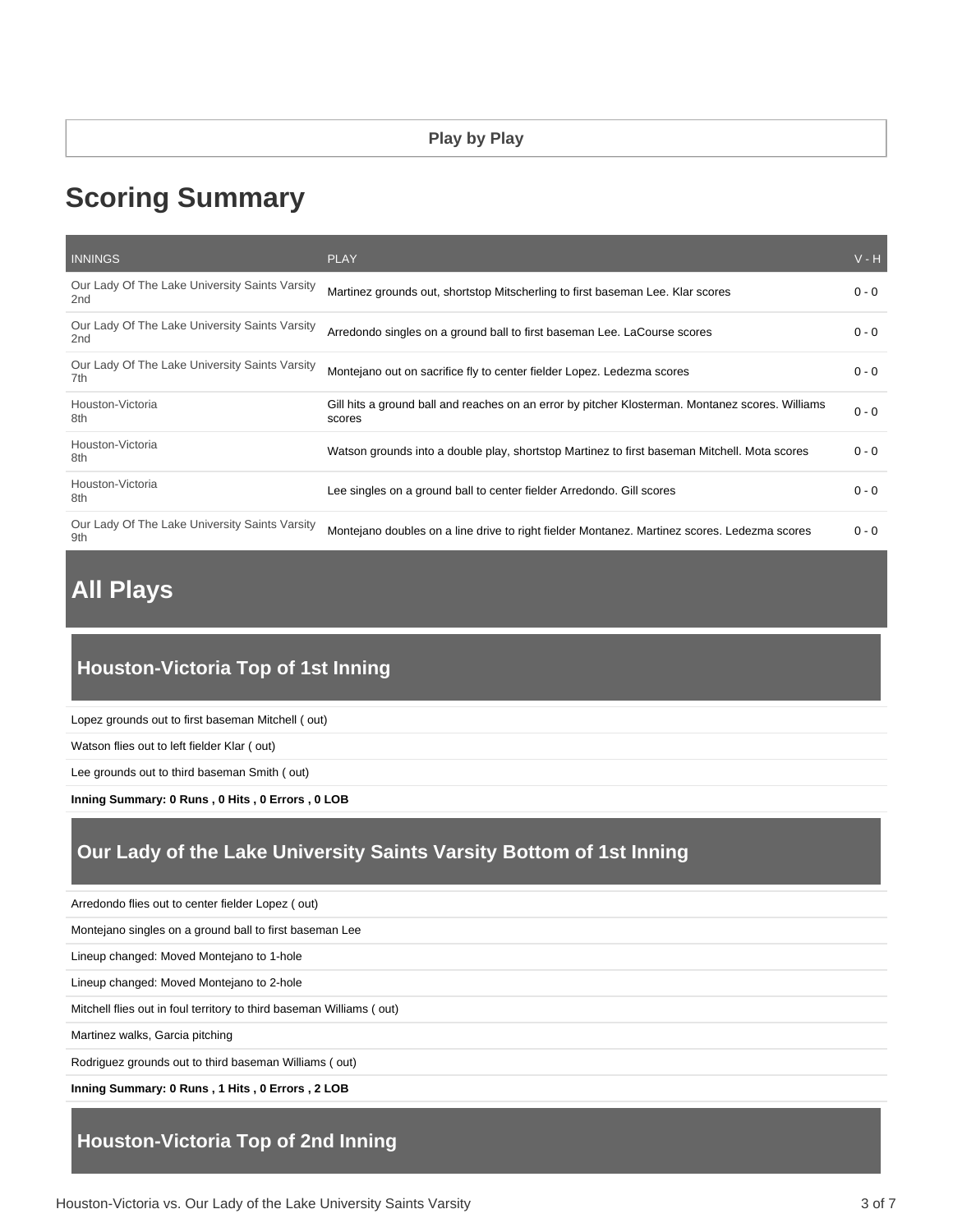Garner walks, Vasquez pitching

Leopold grounds into a double play, shortstop Martinez to first baseman Mitchell ( out)

Montanez strikes out swinging, Vasquez pitching ( out)

**Inning Summary: 0 Runs , 0 Hits , 0 Errors , 0 LOB**

## **Our Lady of the Lake University Saints Varsity Bottom of 2nd Inning**

Klar hits a ground ball and reaches on an error by shortstop Mitscherling

Klar steals 2nd

Smith flies out to left fielder Watson ( out)

**Martinez grounds out, shortstop Mitscherling to first baseman Lee. Klar scores**

LaCourse hits a ground ball and reaches on an error by shortstop Mitscherling

Ledezma steals 2nd

**Arredondo singles on a ground ball to first baseman Lee. LaCourse scores**

Montejano is hit by pitch, Garcia pitching

Mitchell strikes out swinging, Garcia pitching ( out)

**Inning Summary: 2 Runs , 1 Hits , 2 Errors , 2 LOB**

# **Houston-Victoria Top of 3rd Inning**

Williams strikes out looking, Vasquez pitching ( out)

Lineup changed: Whitlock in for shortstop Mitscherling

Whitlock strikes out swinging, Vasquez pitching ( out)

Turnbull walks, Vasquez pitching

Lineup changed: White in for catcher Turnbull

White caught stealing 2nd, catcher LaCourse to second baseman Montejano ( out)

Half-inning ended by out on the base paths ( out)

**Inning Summary: 0 Runs , 0 Hits , 0 Errors , 0 LOB**

# **Our Lady of the Lake University Saints Varsity Bottom of 3rd Inning**

Martinez flies out to center fielder Lopez ( out)

Rodriguez strikes out swinging, Garcia pitching ( out)

Klar flies out to center fielder Lopez ( out)

**Inning Summary: 0 Runs , 0 Hits , 0 Errors , 0 LOB**

# **Houston-Victoria Top of 4th Inning**

Lopez singles on a line drive to center fielder Arredondo

Watson grounds out, third baseman Smith to first baseman Mitchell ( out)

Lee strikes out swinging, Vasquez pitching ( out)

Lopez advances to 3rd on passed ball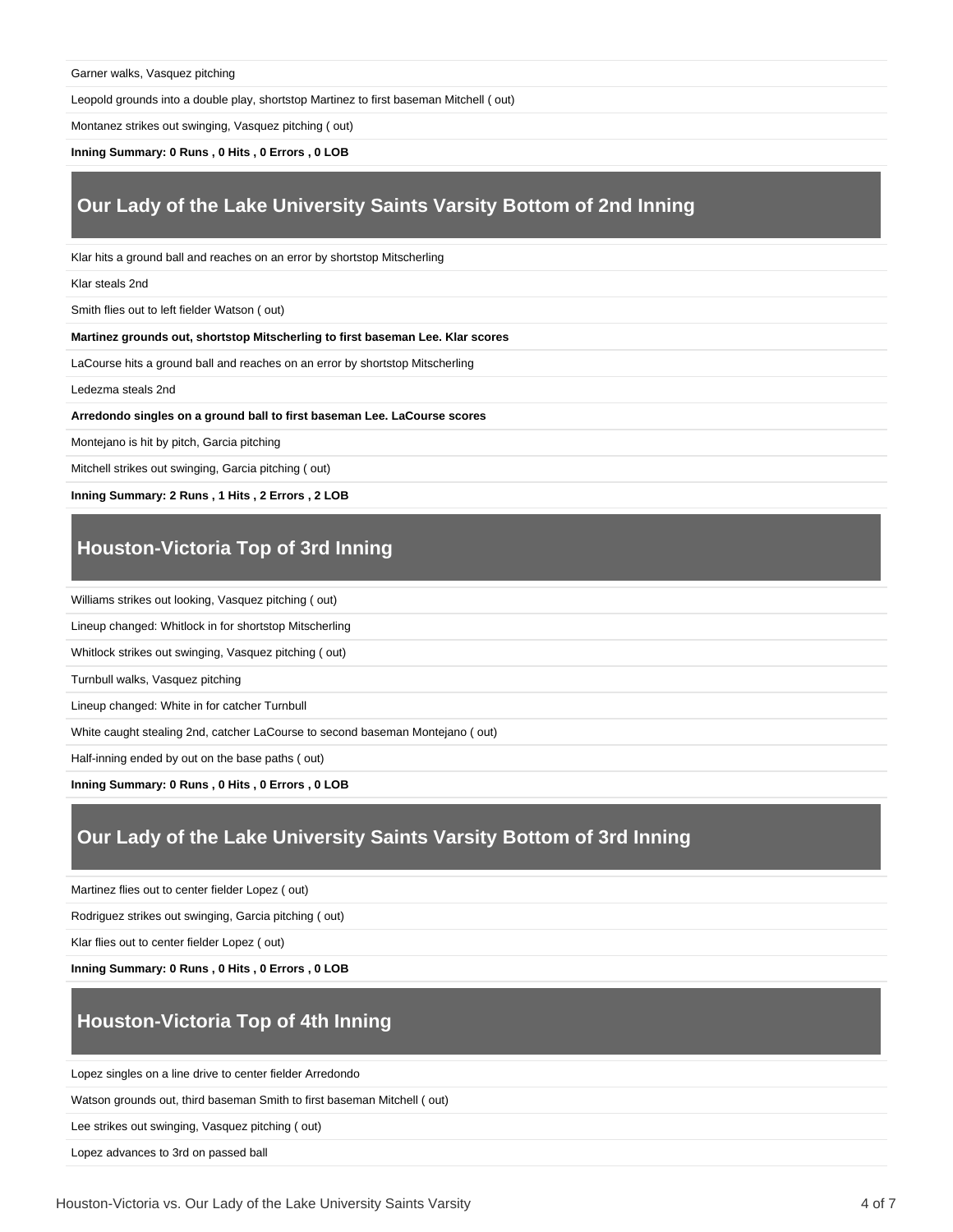#### **Inning Summary: 0 Runs , 1 Hits , 0 Errors , 1 LOB**

#### **Our Lady of the Lake University Saints Varsity Bottom of 4th Inning**

Smith strikes out swinging, Garcia pitching ( out)

Martinez lines out to center fielder Lopez ( out)

LaCourse walks, Garcia pitching

Lineup changed: Ledezma in for catcher LaCourse

Ledezma caught stealing 3rd, pitcher Garcia to second baseman Leopold to third baseman Williams to pitcher Garcia to third baseman Williams ( out)

Half-inning ended by out on the base paths ( out)

**Inning Summary: 0 Runs , 0 Hits , 0 Errors , 0 LOB**

### **Houston-Victoria Top of 5th Inning**

Leopold flies out to center fielder Arredondo ( out)

Montanez strikes out swinging, Vasquez pitching ( out)

Williams strikes out looking, Vasquez pitching ( out)

**Inning Summary: 0 Runs , 0 Hits , 0 Errors , 0 LOB**

### **Our Lady of the Lake University Saints Varsity Bottom of 5th Inning**

Arredondo singles on a line drive to center fielder Lopez

Montejano grounds out, third baseman Williams to first baseman Lee ( out)

Mitchell is intentionally walked, Garcia pitching

Martinez lines out to right fielder Montanez ( out)

Rodriguez grounds into fielder's choice to second baseman Leopold

**Inning Summary: 0 Runs , 1 Hits , 0 Errors , 2 LOB**

# **Houston-Victoria Top of 6th Inning**

Whitlock strikes out swinging, Vasquez pitching ( out)

Lineup changed: Turnbull in for catcher White

Turnbull singles on a ground ball to shortstop Martinez

White advances to 2nd on passed ball

Lopez out at first on dropped 3rd strike ( out)

Watson out at first on dropped 3rd strike ( out)

**Inning Summary: 0 Runs , 1 Hits , 0 Errors , 1 LOB**

#### **Our Lady of the Lake University Saints Varsity Bottom of 6th Inning**

Lineup changed: Arredondo in at right fielder

Klar flies out to left fielder Watson ( out)

Houston-Victoria vs. Our Lady of the Lake University Saints Varsity 5 of 7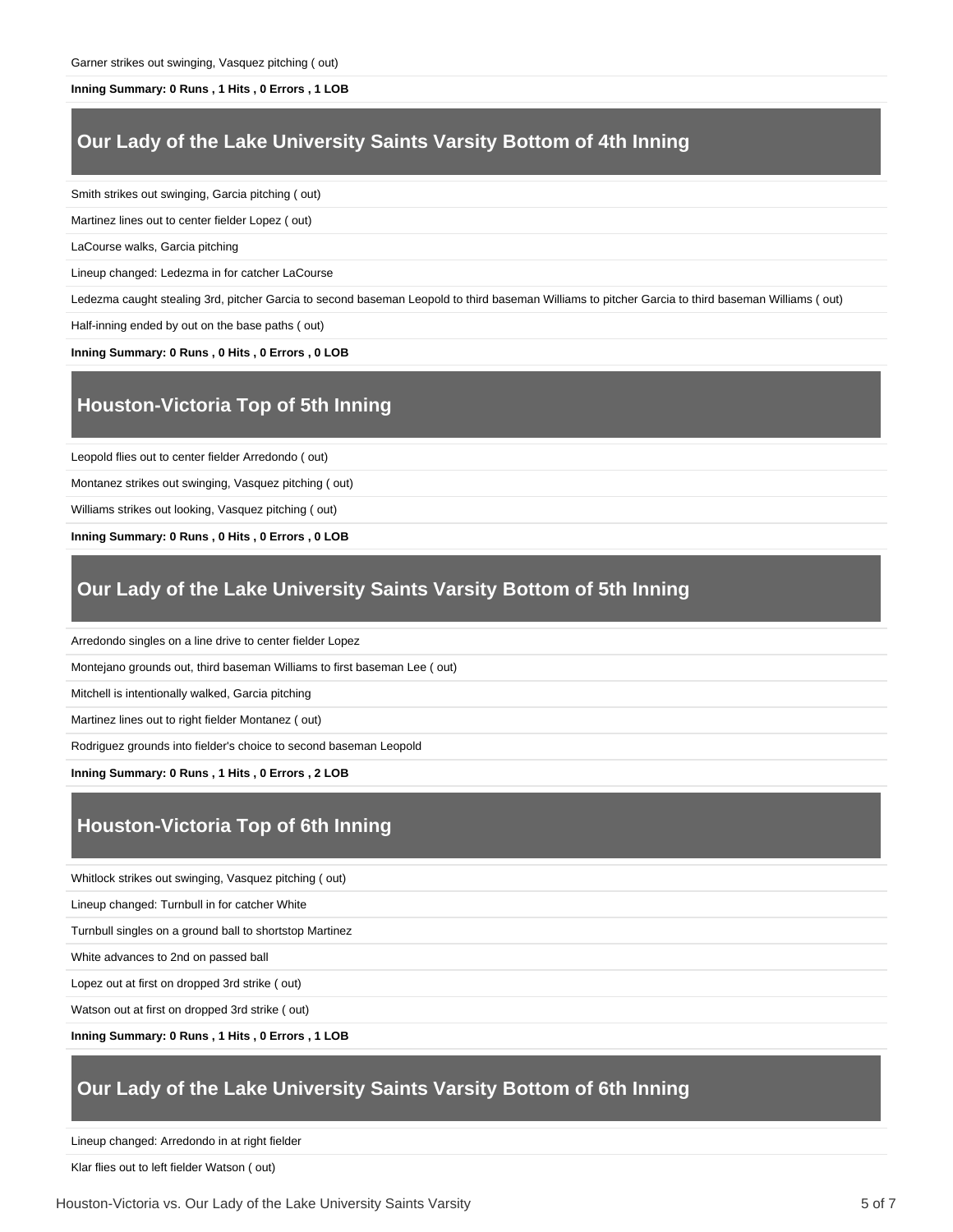Smith flies out to center fielder Lopez ( out)

Lineup changed: Rodriguez in at right fielder

Lineup changed: Arredondo in at center fielder

Martinez grounds out, shortstop Whitlock to first baseman Lee ( out)

**Inning Summary: 0 Runs , 0 Hits , 0 Errors , 0 LOB**

# **Houston-Victoria Top of 7th Inning**

Lee grounds out, third baseman Smith to first baseman Mitchell ( out)

Garner strikes out swinging, Vasquez pitching ( out)

Leopold strikes out swinging, Vasquez pitching ( out)

**Inning Summary: 0 Runs , 0 Hits , 0 Errors , 0 LOB**

## **Our Lady of the Lake University Saints Varsity Bottom of 7th Inning**

Lineup changed: LaCourse in for catcher Ledezma

LaCourse doubles on a line drive to left fielder Watson

Arredondo singles on a bunt to third baseman Williams

Lineup changed: Valdes in for pitcher Garcia

**Montejano out on sacrifice fly to center fielder Lopez. Ledezma scores**

Mitchell grounds into a double play, first baseman Lee to shortstop Whitlock ( out)

**Inning Summary: 1 Runs , 2 Hits , 0 Errors , 0 LOB**

# **Houston-Victoria Top of 8th Inning**

Lineup changed: Farley in for pitcher Vasquez

Montanez doubles on a line drive to left fielder Klar

Williams walks, Farley pitching

Lineup changed: Mota in for shortstop Whitlock

Mota walks, Farley pitching

Lineup changed: Klosterman in for pitcher Farley

Lineup changed: Gill in for catcher Turnbull

**Gill hits a ground ball and reaches on an error by pitcher Klosterman. Montanez scores. Williams scores**

Lopez singles on a line drive to right fielder Rodriguez

**Watson grounds into a double play, shortstop Martinez to first baseman Mitchell. Mota scores**

**Lee singles on a ground ball to center fielder Arredondo. Gill scores**

Lee steals 2nd

Garner strikes out looking, Klosterman pitching ( out)

**Inning Summary: 4 Runs , 3 Hits , 1 Errors , 1 LOB**

## **Our Lady of the Lake University Saints Varsity Bottom of 8th Inning**